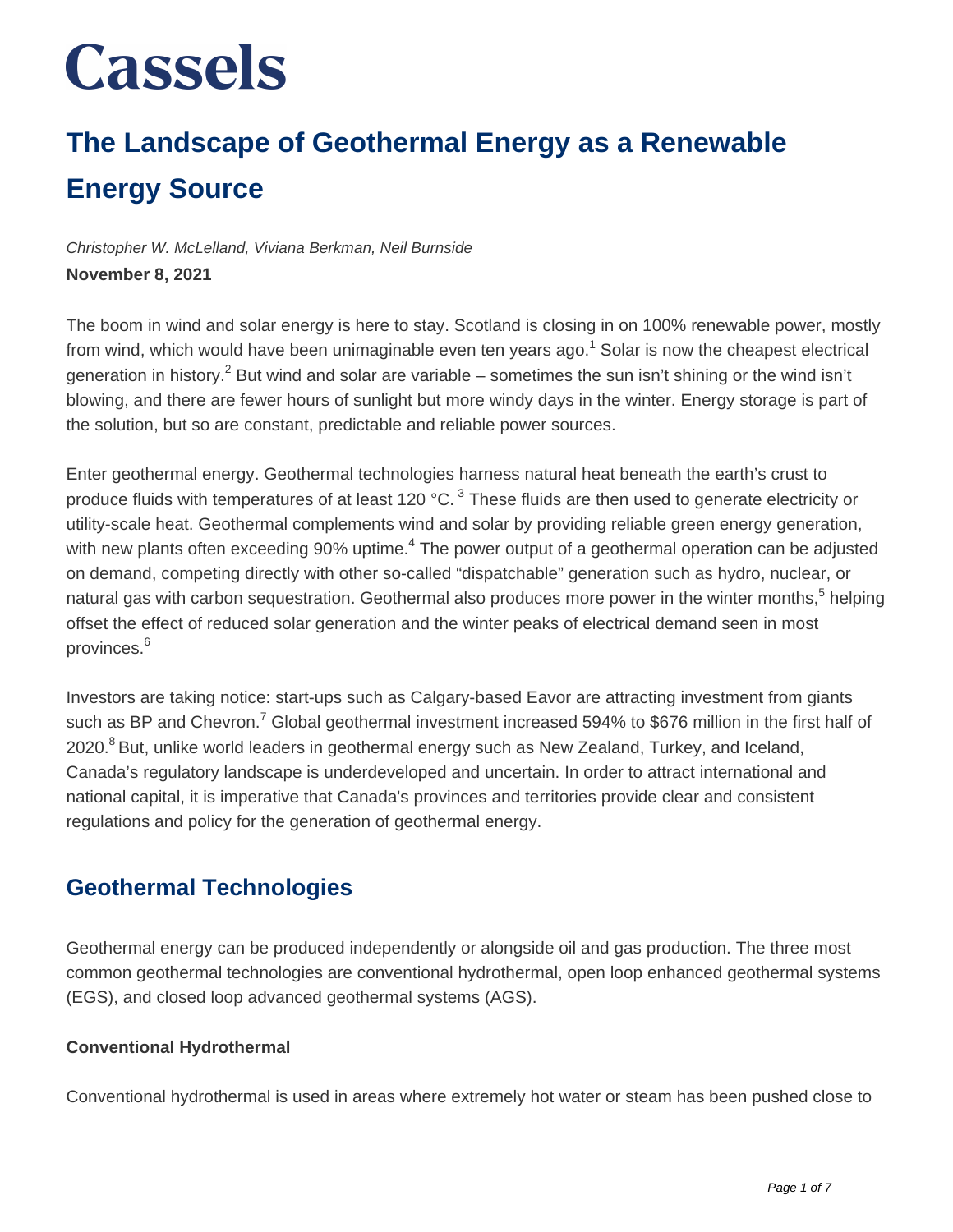the surface. These systems are commonly seen in volcanically active countries such as Iceland or New Zealand. A well is drilled into natural pockets that reach temperatures as high as 370 °C and the steam or heat is harvested, often by extracting the water and flashing it to steam. In Canada, these resources are only found in British Columbia and the Yukon.<sup>9</sup>

#### **EGS Systems**

Conventional hydrothermal resources are rare convergences of high heat, porous rock, and subsurface water – all at relatively shallow depths. EGS projects remove porosity and water from the equation, dramatically increasing the number of viable sites. In EGS projects, high pressure fluid is injected into hot rock through an injection well, fracturing the rock and creating its own reservoir of heated fluid. A production well harvests the fluid back to the surface, uses it to produce heat or power, and returns cooled fluid back to the injection well to be re-injected. The system is referred to as "open loop" because the fluid is flowing freely through the rock formation.

Although EGS's so-called "fracking" is based on oil and gas technology, the geothermal industry is keen to distance itself from it. EGS uses a benign fluid, usually water, which removes any concerns about contaminating the water table. The system also operates at far less pressure and at a smaller scale than oil and gas fracking.<sup>10</sup>

#### **AGS Systems**

AGS takes this one step further by removing the need to withdraw or inject fluids at all. It operates somewhat like an underground radiator – a closed loop containing a coolant picks up heat underground and transfers it to the surface, where it is harvested as heat or power.<sup>11</sup> AGS can use a single well, which is more common as a retrofit of an existing oil and gas well, or multiple wells. In either case, the fluids in the rock formation remain undisturbed.

AGS can be deployed nearly anywhere, so long as the coolant loop can be drilled deep enough to reach suitable underground temperatures. This greatly reduces the exploration risk associated with geothermal energy and allows for far more flexibility in project sites. Proponents of the system hope that this flexibility will allow for more scalable systems.<sup>12</sup>

### **Canadian Start-ups**

Canadian start-ups are leveraging their oil and gas drilling expertise to attract international attention in the geothermal sphere. These projects demonstrate the potential for development of geothermal energy and the existing talent for Canada to become an industry leader.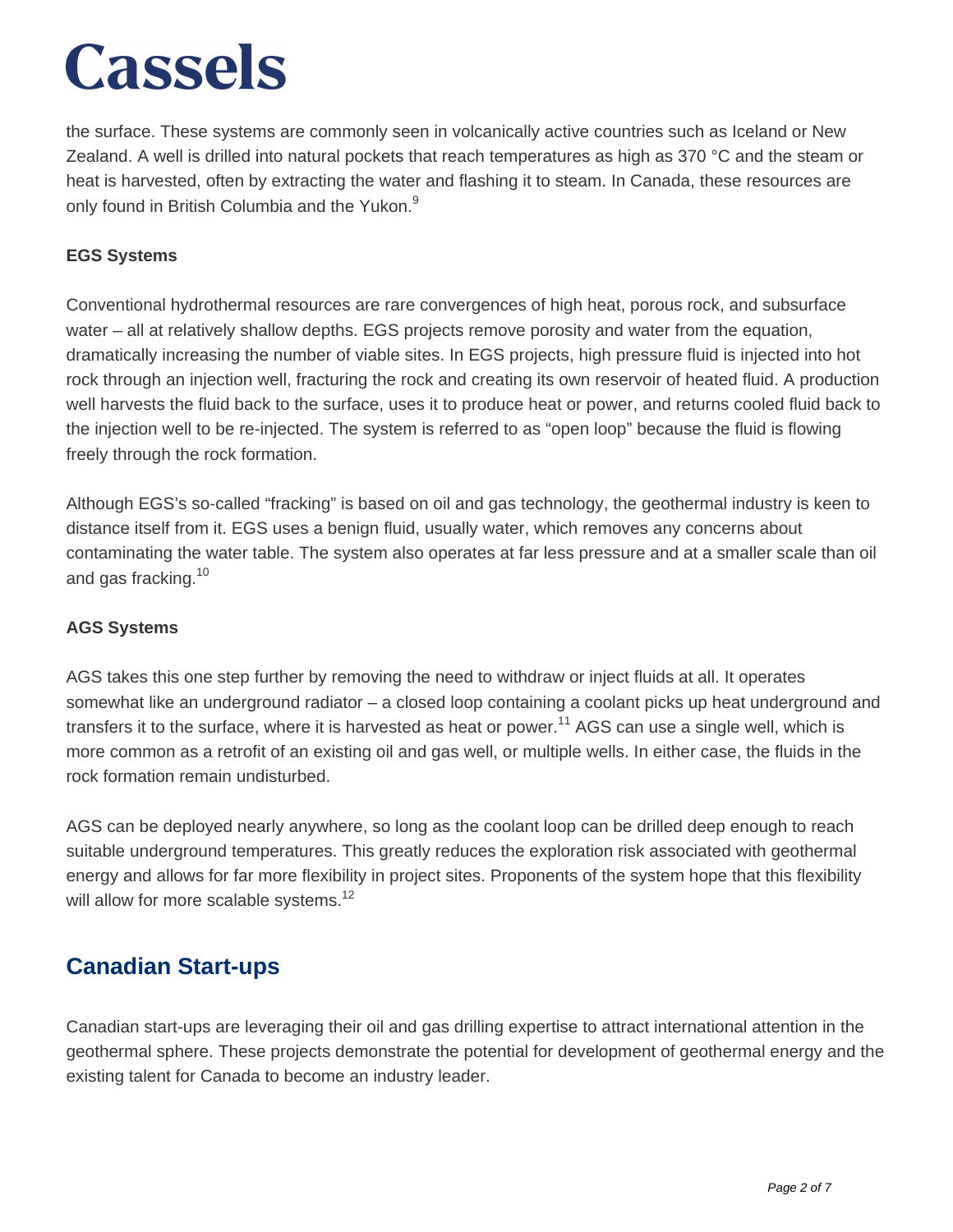In 2020, Saskatoon-based DEEP Earth Energy Production Corp. drilled a breakthrough EGS project: a 3.5 km deep 90-degree horizontal well. It was the deepest horizontal well ever drilled in Saskatchewan and the world's first 90-degree well for geothermal power.<sup>13</sup> It is the first EGS project in Canada to produce electricity and will produce 3 MW, or enough to power 3,000 homes. The well is part of a larger 20 MW geothermal project, which is expected to begin construction in 2023.

Calgary-based Eavor Technologies Inc. has developed and patented an AGS system called the Eavor-Loop™. In early 2020 it celebrated a successful proof of concept in Rocky Mountain House, Alberta. Its investors include BP Ventures, Chevron Technology Ventures, Temasek, BDC Capital, Eversource, Vickers Venture Partners, and Precision Drilling.<sup>14</sup>

FutEra Power Corp., a subsidiary of publicly traded Alberta-based Razor Energy Corp., is co-producing 30% geothermal and 70% natural gas power in Swan Hills, Alberta. The innovative project uses well retrofits and re-injection of produced water from natural gas production to maximize the re-use of existing assets, requiring no new surface footprint. It will produce 3 MW to 5 MW of geothermal power.<sup>15</sup>

### **Legislation and Regulatory Framework**

The legislative and regulatory frameworks in the Western Canadian provinces vary considerably in terms of their stage of development. The following is a brief overview of the different regulatory regimes.

#### **British Columbia**

The Geothermal Resources Act (British Columbia) (BC GRA) governs development and production of geothermal resources in British Columbia.<sup>16</sup> British Columbia defines geothermal resources as heat, steam, or water heated by the earth to 80 ?C or more.<sup>17</sup> Section 2 of the BC GRA reserves the right, title, and interest in these resources for the government.<sup>18</sup>

Geothermal licensing is regulated by the Ministry of Energy, Mines and Low Carbon Innovation (BC MELCI). Proponents first apply to purchase a geothermal tenure through a competitive bidding process overseen by BC MELCI.<sup>19</sup> Tenure then proceeds through two phases. In the permit phase, proponents purchase the exclusive right to drill exploratory wells in a specific area. After a well is drilled, the proponent can submit a development plan and secure a 20-year renewable lease for the resource.

BC MELCI has delegated the regulation of wells to the British Columbia Oil and Gas Commission (OGC).<sup>20</sup> The OGC issued its first regulations specific to geothermal wells in 2017, with updates in 2019 and 2020.<sup>21</sup> Permits are required to drill, access land, harvest trees, and construct or operate geothermal facilities and pipelines. All of these activities must meet the OGC's standards for health and safety, personnel certification, environmental protection, notifications to the public and regulator, ongoing monitoring, and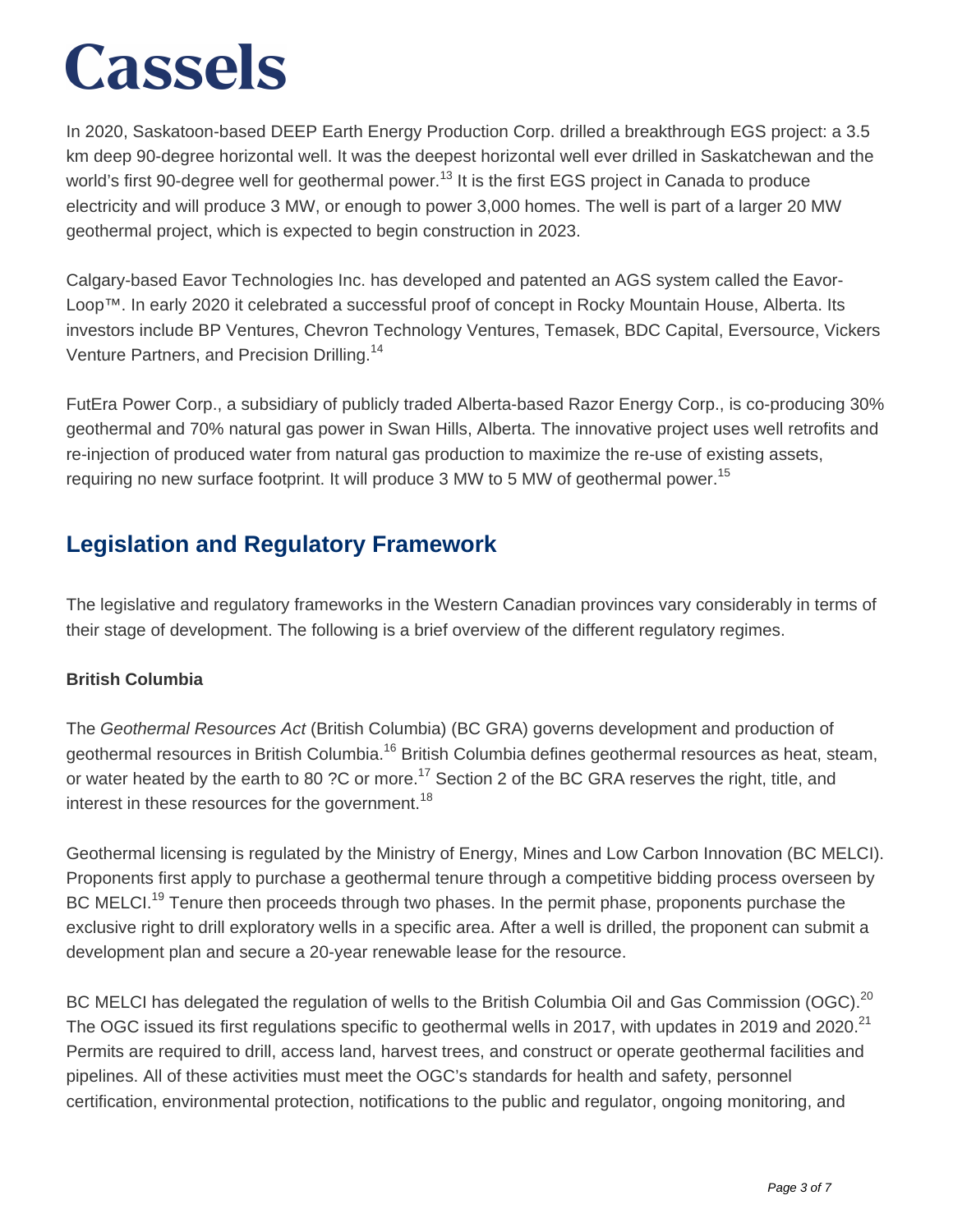record keeping. Projects in excess of 50 MW also require an environmental assessment by both the provincial and federal governments.<sup>22</sup>

#### **Alberta**

In October 2020, the Government of Alberta introduced Bill 36, the Geothermal Resource Development Act (AB GRDA), which has received royal assent and will come into force on proclamation.<sup>23</sup> Alberta defines a geothermal resource as the natural heat from the earth below the lowest point of non-saline groundwater.<sup>24</sup>

Alberta intends to incorporate geothermal resources into its existing legislation and regulatory regime for hydrocarbons.<sup>25</sup> Unlike British Columbia, where the rights to geothermal resources are vested in the Crown, interests in geothermal resources are vested in the mineral title holder(s). This means that a mineral rights holder for oil, gas, and coal could object to and prevent a geothermal project from proceeding. Moreover, in a split title scenario, the proponent will need to negotiate with all of the freehold mineral rights owners. As a result, proponents may face more project risk in Alberta then British Columbia.

Once the AB GRDA is proclaimed, the Alberta Energy Regulator (AER) will have the authority to regulate the development of Alberta's geothermal resources from initiation through to closure. The AER has issued a draft directive (the Draft GRD Directive) that incorporates applicable oil and gas regulatory instruments while outlining processes and requirements that are unique to geothermal energy.<sup>26</sup> The AER is currently seeking feedback on the Draft GRD Directive.<sup>27</sup>

One anticipated difference from oil and gas production is that the Surface Rights Act will not apply to geothermal resource development.<sup>28</sup> In other words, a proponent cannot use the surface access granted for an Oil and Gas Conservation Act (OGCA)<sup>29</sup> regulated well for a geothermal well. Instead, applicants must reobtain written consent from the owner of the land for surface access and submit it as part of the geothermal resource development application. This presents an additional regulatory hurdle for well retrofits.

The AB GRDA adopts many of the same licensing concepts as the current AER Directive governing oil and gas licenses and approvals.<sup>30</sup> Licenses are required to drill and operate a geothermal well, and the work must adhere to all specified drilling procedures.<sup>31</sup> All geothermal development applications will be publicly viewable on the AER website for at least 30 days. These applications must disclose any areas of potential concern, such as requested or approved variances, a lack of surface access, or any objections.

#### **Saskatchewan**

Saskatchewan has more geothermal wells in production than Alberta. Despite this, it currently lacks the regulatory framework that Alberta is implementing. It appears that the province intends to continue relying on its oil and gas legislation to guide geothermal development.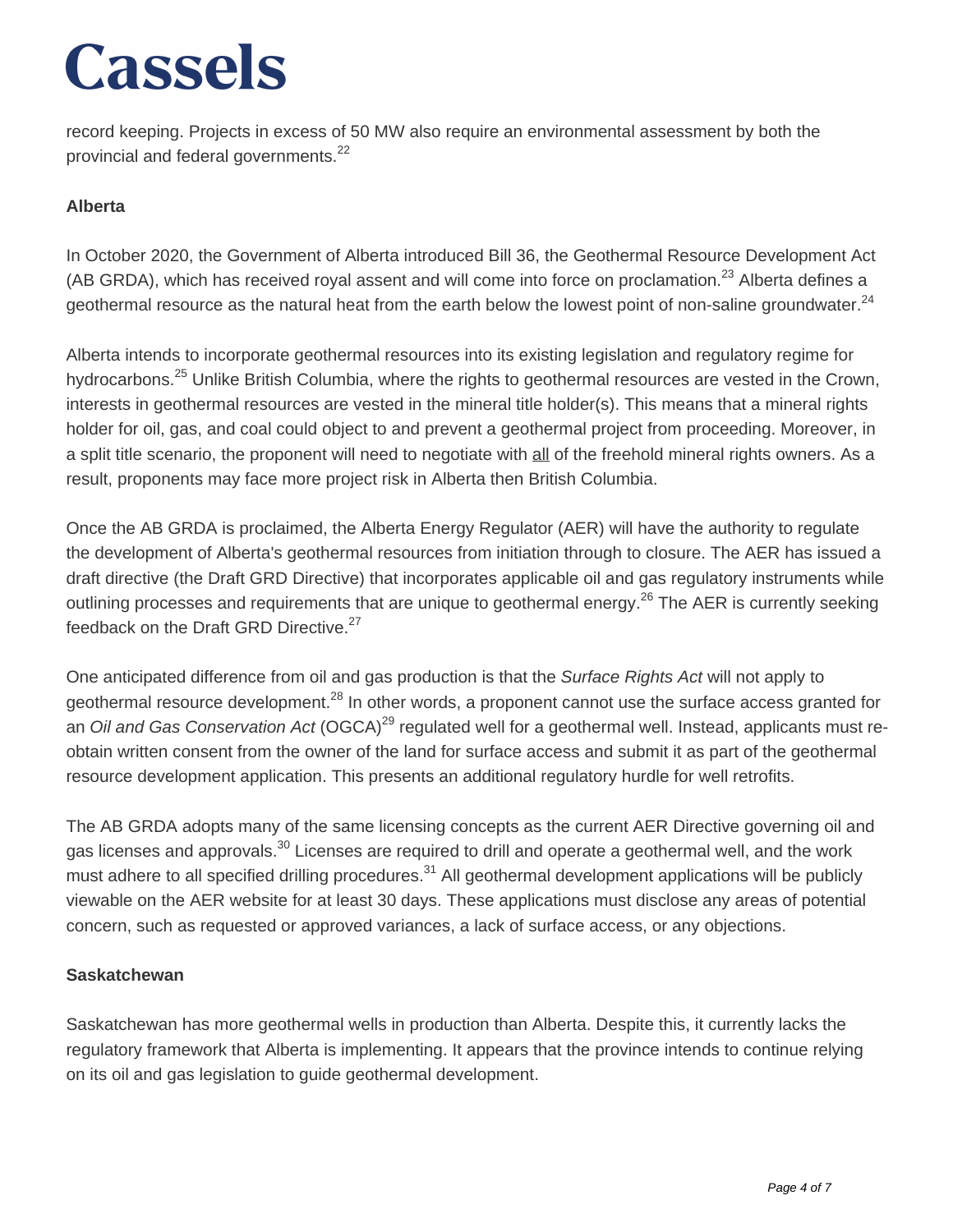Saskatchewan does not define geothermal resources, and consequently does not have a licensing regime specific to geothermal resources. However, because brine contains minerals such as lithium, proponents must acquire those mineral rights prior to drilling.<sup>32</sup> The use of water, including groundwater, is also subject to a water licensing regime. $33$ 

The activities required to exploit a geothermal resource are subject to the Oil and Gas Conservation Act.<sup>34</sup> This includes drilling, extracting or injecting fluids from a subsurface formation, surface leases, public notice requirements, and lease of space (the areas underground formerly occupied by a Crown mineral). The Minister has broad powers to issue orders regarding rate of extraction, storage, transportation, treatment, processing, and disposal.<sup>35</sup> Notably, however, the regime does not regulate the operation of the geothermal facility above ground.<sup>36</sup> Overall, proponents currently face fewer geothermal-specific regulations in Saskatchewan than other provinces.

### **Regulatory Challenges for Geothermal Production**

The developing regulatory regimes in the western provinces poses two particular areas of uncertainty for geothermal production. First, it remains a matter of contention whether the Crown should levy a royalty on geothermal production. Second, it is unclear how Aboriginal rights and other indigenous interests will be considered.

In cases where the Crown is a mineral rights owner, the Crown would be entitled to impose a royalty as part of licensing. This can occur in any province. However, geothermal production reduces carbon emissions and does not normally become depleted over time. This diminishes the moral argument for royalties, which are typically imposed so that future generations can benefit from the depletion of a non-renewable resource.

There is currently no royalty framework for geothermal resources in Alberta or Saskatchewan. In British Columbia, lessees who produce geothermal resources for purposes other than testing must pay a prescribed royalty or an amount agreed to be paid in lieu thereof.<sup>37</sup> However, no such royalty has been imposed to date.

In 2018, the Government of British Columbia sought comments on a proposed royalty regime. The Canadian Geothermal Energy Association (CanGEA) supported a royalty on all geothermal energy sold in the province provided there was no duplication in charging when both heat and electricity are produced. CanGEA agreed with the government's proposed 10-year royalty holiday to new geothermal projects but suggested the royalty be 1% (instead of 3%) to align with the royalty rate charged on wind energy.<sup>38</sup>

Arguably there should be no royalty attached to geothermal production to incentivize companies to enter this market space. Or, if a province does implement a royalty regime, there should be a royalty holiday at least until all of a project's capital costs are paid out, and perhaps for a fixed time period beyond payout to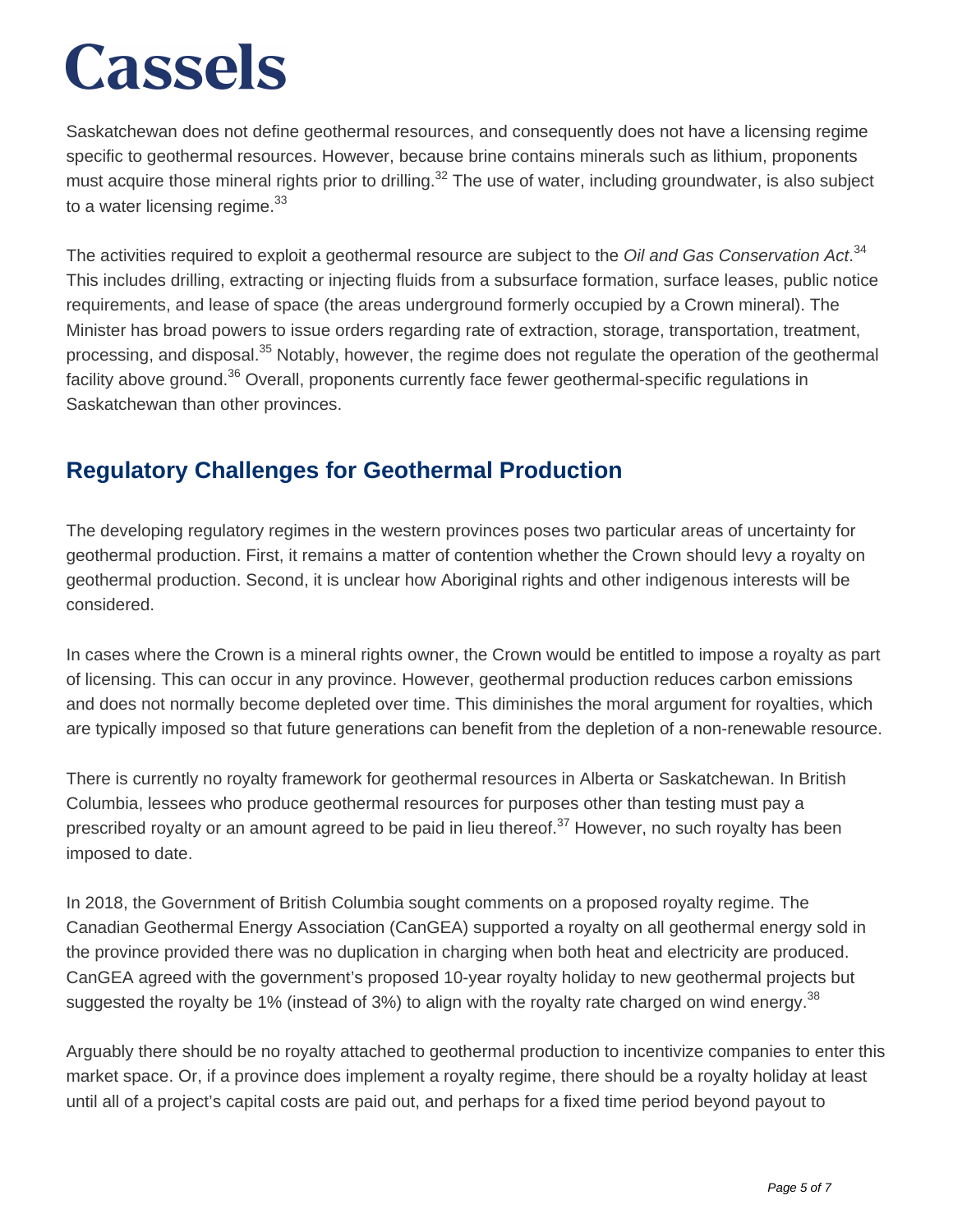incentivize the development of geothermal resources.

With regards to Aboriginal rights, regulators will need to consider how they can best fulfill the Crown's fiduciary duty to indigenous groups and the duty to consult and accommodate. This will likely differ between jurisdictions: for instance, Alberta created the Aboriginal Consultation Office to manage the consultation process and granted it concurrent decision-making authority,<sup>39</sup> while British Columbia prefers an approach where proponents develop a project specific consultation program which is reviewed by all appropriate decision makers.<sup>40</sup> Consultation procedures may also need to account for different considerations in a regime where geothermal resources vest in the Crown, such as British Columbia, compared to a regime where resources can be privately owned, such as Alberta.

### **The Need for Regulatory Certainty**

\_\_\_\_\_\_\_\_\_\_\_\_\_\_\_\_\_\_\_\_\_\_\_\_\_\_\_\_\_

Proponents, investors, and lenders require more certainty for the geothermal sector to flourish. The uncertainty caused by the lag between technology development and evolving regulatory frameworks increases the cost of capital and delays final investment decisions. Governments have the opportunity to address these uncertainties by providing clear guidance on the gaps they see in the legislation and their proposed solutions. For instance, is the lack of a royalty in Alberta and Saskatchewan a momentary gap, or a deliberate policy? Will Saskatchewan legislate a licensing regime for geothermal resources? Policymakers can reduce these uncertainties by providing more guidance on their policy choices, thereby making Canada more attractive for investment in the geothermal industry.

environment/2020/10/21/21515461/renewable-energy-geothermal-egs-ags-supercritical>.

<sup>9</sup> CanGEA, supra note 5 at 4.

 $11$  Ibid.

<sup>&</sup>lt;sup>1</sup> "Renewables met 97% of Scotland's electricity demand in 2020" (25 March 2021) BBC News, online: <bbc.com/news/uk-scotland-56530424>.

<sup>&</sup>lt;sup>2</sup> Simon Evans, "Solar is now 'cheapest electricity in history', confirms IEA" (13 October 2020) CarbonBrief, online: <carbonbrief.org/solar-is-now-cheapestelectricity-in-history-confirms-iea>.

<sup>&</sup>lt;sup>3</sup> British Columbia, "Geothermal Energy" (last accessed 28 September 2021), online: <gov.bc.ca/gov/content/industry/electricity-alternative-energy/renewableenergy/geothermal-energy>.

<sup>4</sup> David Roberts, "Geothermal energy is poised for a big breakout" (21 October 2020) Vox, online: <vox.com/energy-and-

<sup>&</sup>lt;sup>5</sup> Canadian Geothermal Energy Association, "Submission to the British Columbia Utilities Commission Indigenous Utilities Regulation Inquiry" (15 July 2019), online (pdf): <bcuc.com/Documents/Proceedings/2019/DOC\_54584\_C7-2-CanGEA-WrittenEvidence.pdf> [CanGEA] at 46.

<sup>&</sup>lt;sup>6</sup> Hydro Québec, "Using energy more wisely in cold weather" (last accessed 29 September 2021), online: <hydroquebec.com/residential/customerspace/electricity-use/winter-electricity-consumption.html>.

<sup>&</sup>lt;sup>7</sup> Jack Denton, "This technology could transform renewable energy. BP and Chevron just invested" (20 February 2021) Marketwatch, online: <marketwatch.com/story/this-technology-could-transform-renewable-energy-bp-and-chevron-just-invested-11613458808>.

<sup>&</sup>lt;sup>8</sup> "Colossal Six Months for Offshore Wind Support Renewable Energy Investment in First Half of 2020" (13 July 2020) BloombergNEF, online:

<sup>&</sup>lt;about.bnef.com/blog/colossal-six-months-for-offshore-wind-support-renewable-energy-investment-in-first-half-of-2020/>.

<sup>&</sup>lt;sup>10</sup> Roberts, supra note 4.

<sup>&</sup>lt;sup>12</sup> Volker C. Vahrenkamp, "From oil fields to renewable energy: Scaling geothermal" (5 January 2021) GreenBiz, online: <greenbiz.com/article/oil-fields-renewableenergy-scaling-geothermal>.

<sup>&</sup>lt;sup>13</sup> Geoffrey Morgan, "Saskatchewan driller hits 'gusher' with ground-breaking geothermal well that offers hope for oil workers" (27 November 2020) Financial Post, online: <financialpost.com/commodities/energy/saskatchewan-driller-hits-gusher-with-ground-breaking-geothermal-well-that-offers-hope-for-oil-workers>.